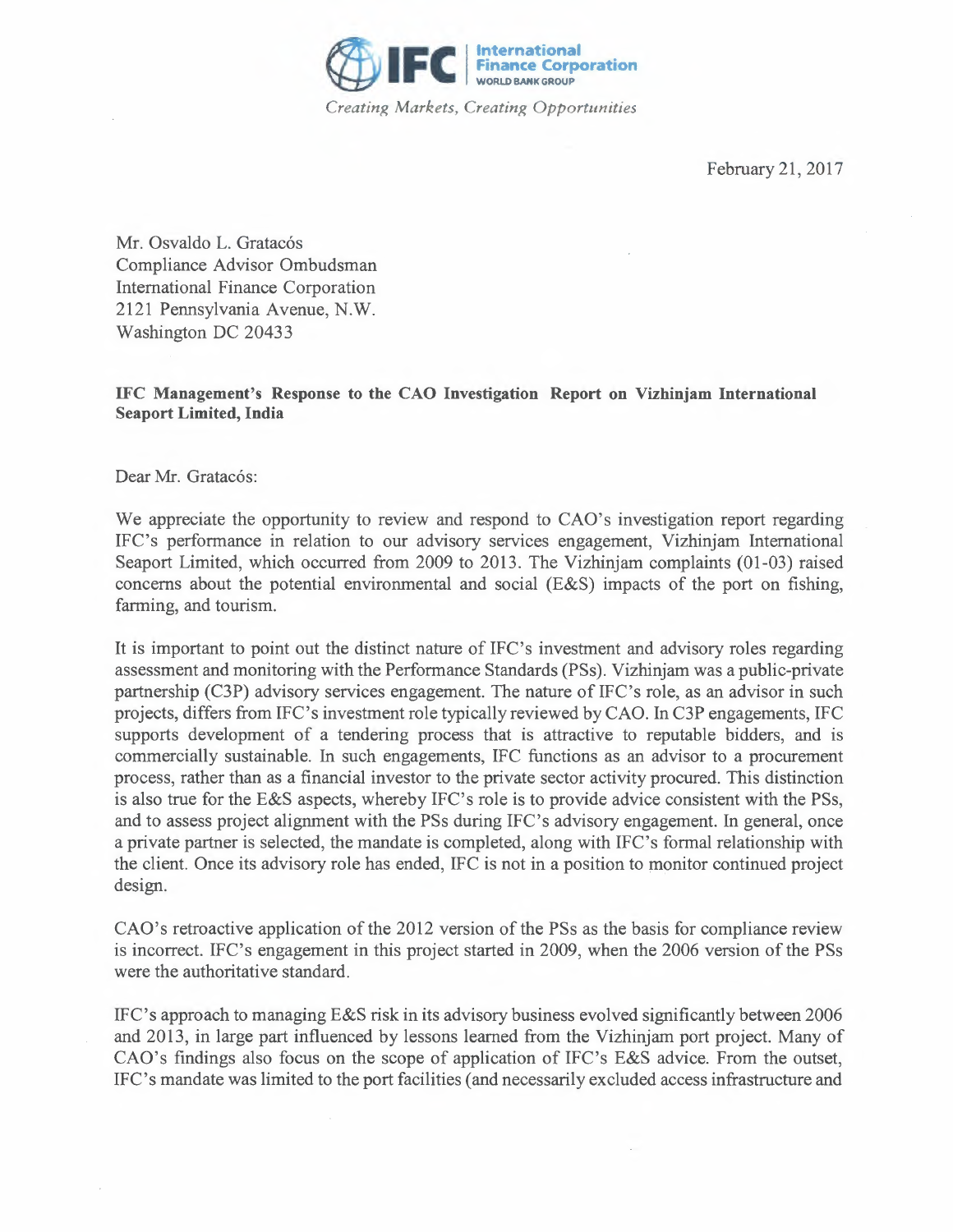ancillary facilities, given that at the time they were not yet fully planned by the government and, as a result, not ready for tendering or associated E&S risk mitigation). Nonetheless, IFC advised, and the client accepted, exceptionally, to include the PSs as the reference standard for the overall, comprehensive project ESIA. IFC's advisory engagement, and consequently its review for alignment with the PSs, ceased before the overall comprehensive project ESIA was finalized by the client.

In the attached annex, IFC has detailed key procedural changes implemented since 2010, and provided its response to each of the CAO's specific findings, generally focused on the draft ESIA for the marine side, as well as related consultation and disclosure. We welcome the opportunity to continue a broader dialogue with CAO on IFC's approach to E&S issues in advisory engagements.

Sincerely,

manus<br>Chapture Ethiopis Tal thiopis Tafara

Vice President and General Counsel

Stephanie von Friedeburg Vice President and Chief Operating Officer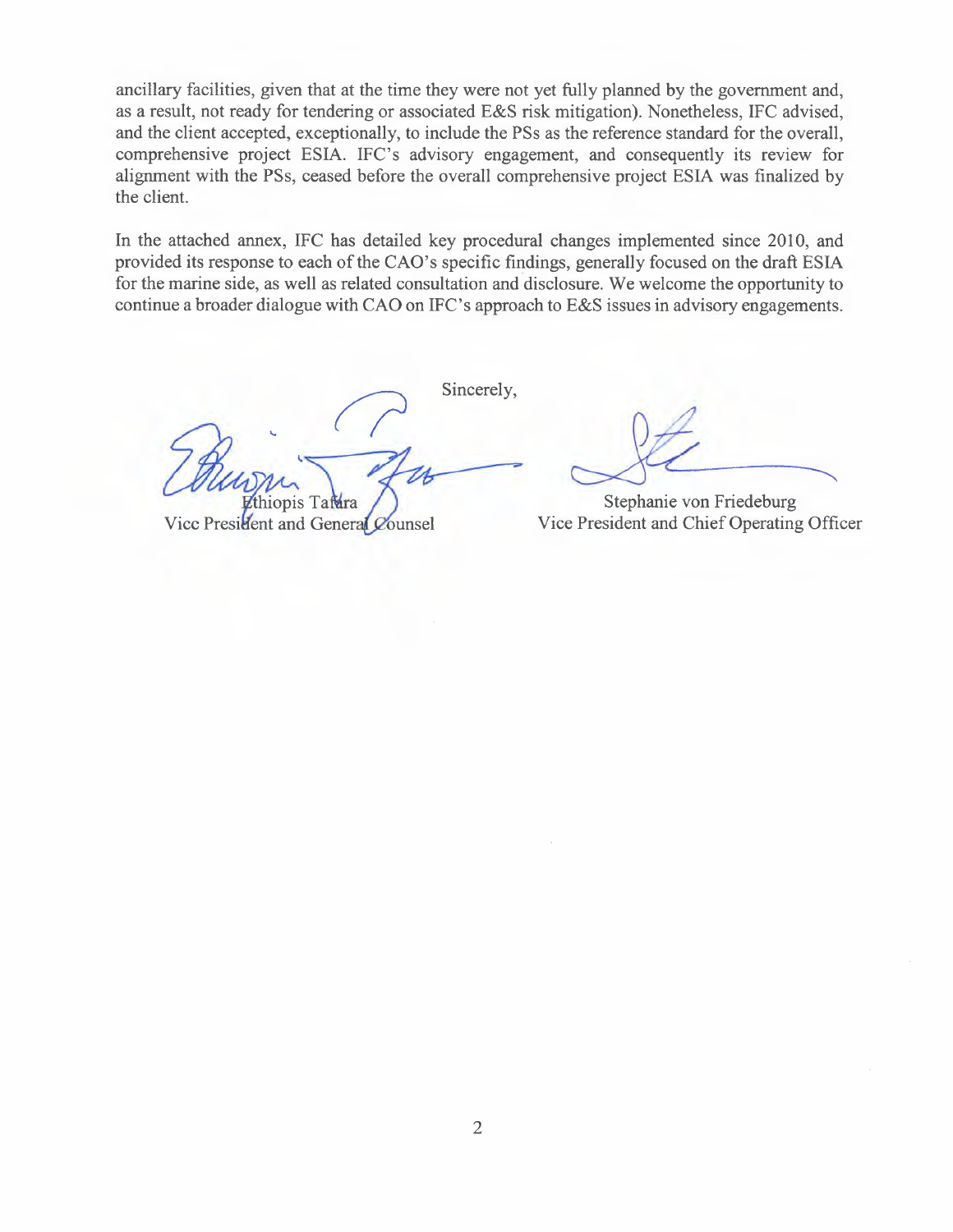## **Annex: IFC Tabulated Management Response: Vizhinjam 01-03**

|              | <b>CAO Finding</b>                                                                                                                                                                                                                                                                                                                 | <b>IFC's Response</b>                                                                                                                                                                                                                                                                                                                                                                                                                                                                                                                                                                                                                                                                                                                                                                                                                                                                                                                                                                                                                                                                                                                                                                                                                                                                                                                                                                  | <b>Actions Taken or Proposed</b>                                                                                                                                                                                                                                                                                                                                                                                                                                                                                                                                                                                                                                                                                                                                                                                                                                                                                                                                                                                                                                                                                                                                                           |
|--------------|------------------------------------------------------------------------------------------------------------------------------------------------------------------------------------------------------------------------------------------------------------------------------------------------------------------------------------|----------------------------------------------------------------------------------------------------------------------------------------------------------------------------------------------------------------------------------------------------------------------------------------------------------------------------------------------------------------------------------------------------------------------------------------------------------------------------------------------------------------------------------------------------------------------------------------------------------------------------------------------------------------------------------------------------------------------------------------------------------------------------------------------------------------------------------------------------------------------------------------------------------------------------------------------------------------------------------------------------------------------------------------------------------------------------------------------------------------------------------------------------------------------------------------------------------------------------------------------------------------------------------------------------------------------------------------------------------------------------------------|--------------------------------------------------------------------------------------------------------------------------------------------------------------------------------------------------------------------------------------------------------------------------------------------------------------------------------------------------------------------------------------------------------------------------------------------------------------------------------------------------------------------------------------------------------------------------------------------------------------------------------------------------------------------------------------------------------------------------------------------------------------------------------------------------------------------------------------------------------------------------------------------------------------------------------------------------------------------------------------------------------------------------------------------------------------------------------------------------------------------------------------------------------------------------------------------|
|              | Preparation and scope of the Advisory Services Project                                                                                                                                                                                                                                                                             |                                                                                                                                                                                                                                                                                                                                                                                                                                                                                                                                                                                                                                                                                                                                                                                                                                                                                                                                                                                                                                                                                                                                                                                                                                                                                                                                                                                        |                                                                                                                                                                                                                                                                                                                                                                                                                                                                                                                                                                                                                                                                                                                                                                                                                                                                                                                                                                                                                                                                                                                                                                                            |
| $\mathbf{1}$ | IFC's commitment to oversee the<br>preparation of an environmental and social<br>impact assessment (ESIA) and<br>environmental management plan (EMP) for<br>the project in accordance with IFC's<br>Performance Standards was consistent with<br>the requirements of IFC's policies and<br>procedures for AS projects at the time. | IFC recognized from the start the need for<br>the project to have an ESIA that reflected<br>good international industry practice (GIIP).<br>In accordance with our agreement with the<br>client, IFC was responsible for overseeing<br>the E&S aspects for the marine side of the<br>port. We also discussed with the client and<br>its consultants the requirements for<br>undertaking a PS-compliant ESIA for land-<br>side developments, as well as a PS-<br>compliant comprehensive project ESIA,<br>both of which were undertaken by the<br>client.<br>On the marine side, IFC's oversight role<br>included overseeing preparation of the draft<br>ESIA for the marine side only. As described<br>in greater detail in response #7 below, IFC<br>was not in a position to finalize the EMP,<br>given the timing of completion of IFC's<br>involvement (prior to the port design and<br>master plan being finalized).<br>We acknowledge that challenges arose not<br>only from overseeing just one component of<br>the future comprehensive project ESIA, but<br>also from the fact that the port master plan<br>was not finalized during our involvement,<br>and we did not have ownership of the<br>project or the process. Many key aspects<br>remained undefined, complicating definitive<br>assessment at the outset. Building on<br>learning specifically from this project, | As described in this response, IFC learned<br>valuable lessons from involvement with this<br>project. In 2010, one year after IFC's<br>advisory engagement in Vizhinjam<br>commenced, IFC began establishing a more<br>formalized approach to E&S issues in<br>advisory projects. IFC further clarified the<br>application of the Performance Standards to<br>advisory services engagements in the 2012<br>PS update. In 2013, the E&S department<br>issued additional internal guidelines on the<br>scope and extent of IFC E&S due diligence.<br>This clarifies that IFC's E&S work can be<br>preparatory to, but should not substitute for,<br>an ESIA. It also stipulates that IFC cannot<br>consult and disclose on behalf of clients.<br>Such activities involve responsibility and<br>accountability from the project owner.<br>In 2015, additional detailed guidance was<br>issued on the content of the E&S section of<br>mandate agreements. This further describes<br>what IFC's services should cover.<br>The E&S and C3P departments also rolled<br>out a series of training to disseminate the<br>above and other guidance issued since 2010<br>among staff and consultants. |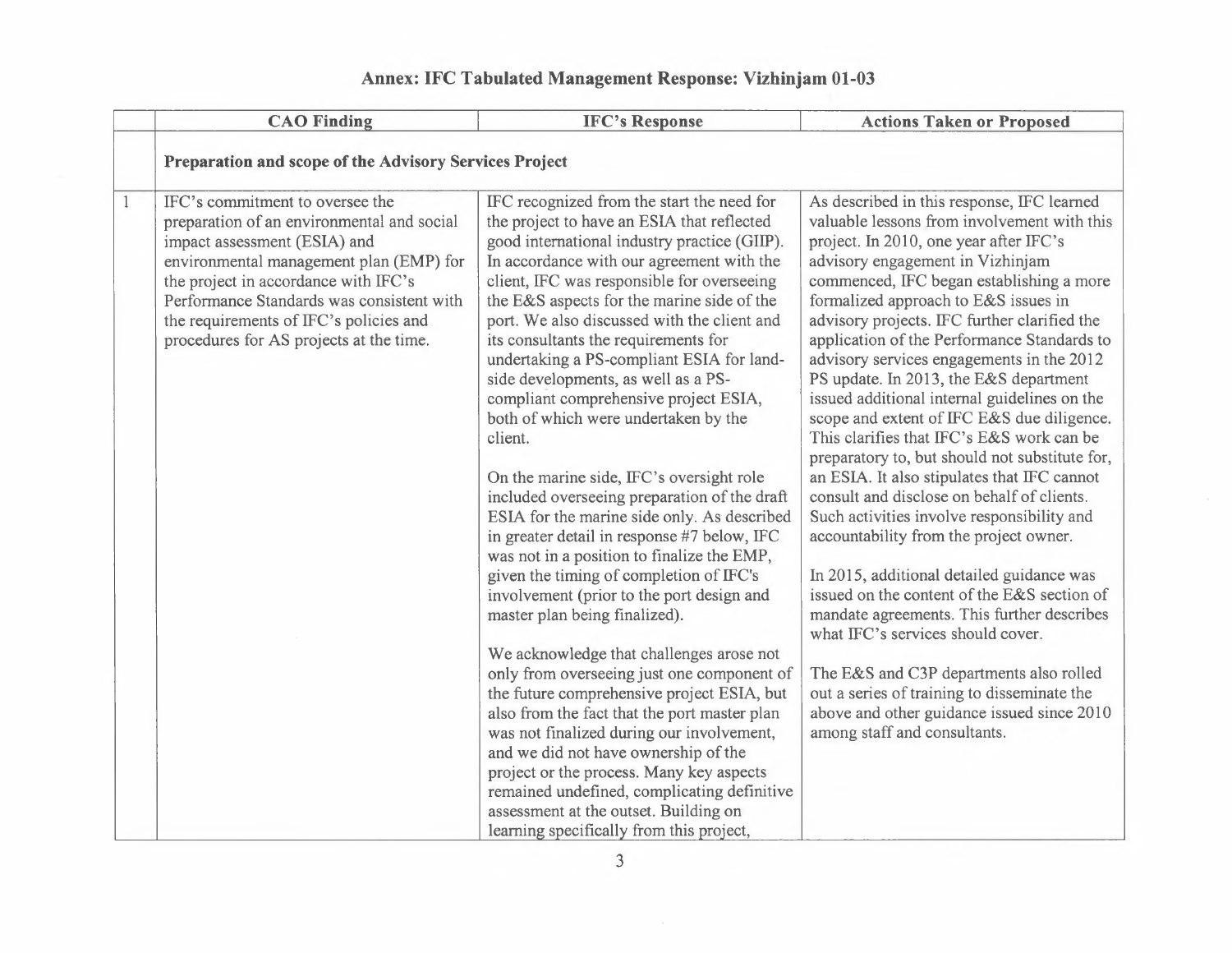|                |                                                                                                                                                                                                                                                                                                                                                                                                                                                                                                          | current advisory practice focuses more<br>heavily on undertaking early scoping (as<br>opposed to ESIAs) to help identify risks.<br>The project owner then follows up to<br>manage the impact assessment process and<br>development of mitigation measures.<br>Experience on this project also helped refine<br>IFC's approach to its advisory services<br>work more generally. Rather than<br>overseeing the draft ESIA for the marine<br>side, IFC's current practice is to contribute<br>to the project preparation by scoping out<br>key risks and possible mitigations to guide<br>the full impact assessment (which is then<br>undertaken by either the public or private<br>party of the public-private partnership) and<br>to make our client and potential bidders<br>aware of the level of effort needed to<br>manage E&S risks. The client or the<br>selected bidder retain ownership of the<br>project, including implementation of<br>binding mitigation measures and<br>disclosure/consultation processes (that<br>continue through project development, after<br>IFC's advisory role has ended). |                                                                                                                                                                                                                                                                                                                                                                                                                                                |
|----------------|----------------------------------------------------------------------------------------------------------------------------------------------------------------------------------------------------------------------------------------------------------------------------------------------------------------------------------------------------------------------------------------------------------------------------------------------------------------------------------------------------------|----------------------------------------------------------------------------------------------------------------------------------------------------------------------------------------------------------------------------------------------------------------------------------------------------------------------------------------------------------------------------------------------------------------------------------------------------------------------------------------------------------------------------------------------------------------------------------------------------------------------------------------------------------------------------------------------------------------------------------------------------------------------------------------------------------------------------------------------------------------------------------------------------------------------------------------------------------------------------------------------------------------------------------------------------------------------------------------------------------------|------------------------------------------------------------------------------------------------------------------------------------------------------------------------------------------------------------------------------------------------------------------------------------------------------------------------------------------------------------------------------------------------------------------------------------------------|
| $\overline{2}$ | IFC did not advise the client to suspend its<br>land acquisition activities until the ESIA<br>and other required plans had been<br>completed, as required by IFC Performance<br>Standard 5 (PS5). IFC did not take adequate<br>steps to address the potential for the<br>Vizhinjam port project to contravene the<br>IFC Performance Standards as they relate to<br>land acquisition. CAO finds that IFC's<br>advice to the client was not consistent with<br>the Performance Standards in this respect. | While we acknowledge that we could have<br>maintained better formal records and<br>formalized our advice, IFC did in fact<br>advise the client regarding the social impact<br>assessment (SIA). In December 2009, IFC<br>advised that, per GIIP, an SIA was needed<br>before commencing land acquisition, even if<br>such land acquisition was linked to the land-<br>side infrastructure, which remained under<br>responsibility of the client. We understood<br>that further action in this regard would be                                                                                                                                                                                                                                                                                                                                                                                                                                                                                                                                                                                                  | Based on experience in this and other<br>projects, IFC's advisory services teams have<br>increased attention to formally recording<br>advice provided to clients. IFC has also<br>implemented improved governance with<br>respect to two internal milestones: before<br>the mandate is signed and before the<br>transaction structure is presented to the<br>client. At these important junctures, the<br>team presents E&S risks and proposed |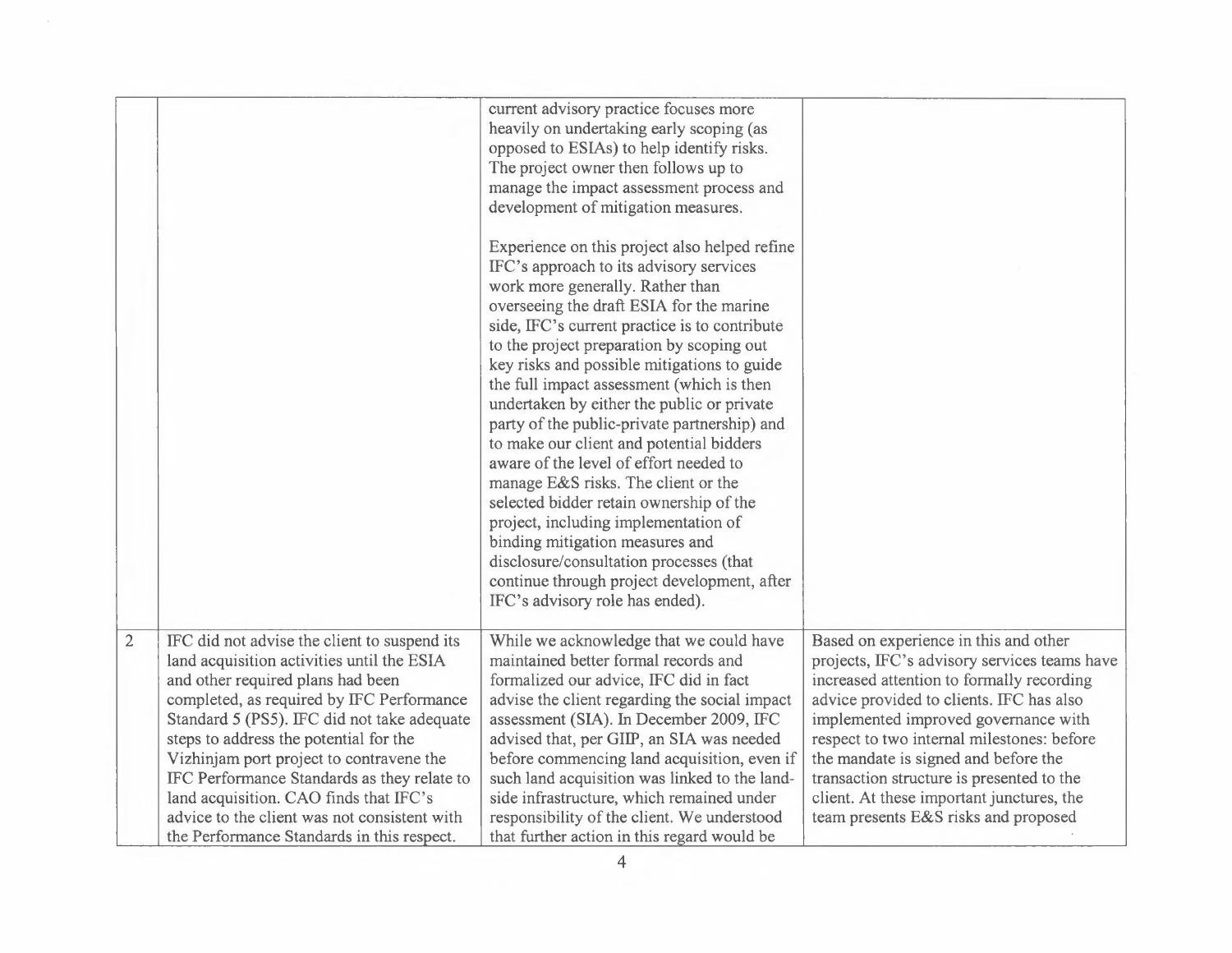|                                                                                                                                                                                                                                                                                                                                                                       | taken in accordance with our advice. The<br>mitigations to management for<br>Resettlement and Rehabilitation (R&R)<br>consideration.<br>framework approved by the Government of<br>Kerala (GoK) in May 2010 was broadly<br>An Environmental and Social Review<br>consistent with PS5 principles in terms of<br>Procedure (ESRP) is under preparation to<br>the entitlement matrix, negotiation and<br>describe the improvement of the current<br>compensation process, and provision of<br>approach and procedures to E&S risk<br>resettlement site.<br>management in IFC's advisory services.                                                                                                                                                                                                                                                                                                                                                                       |
|-----------------------------------------------------------------------------------------------------------------------------------------------------------------------------------------------------------------------------------------------------------------------------------------------------------------------------------------------------------------------|----------------------------------------------------------------------------------------------------------------------------------------------------------------------------------------------------------------------------------------------------------------------------------------------------------------------------------------------------------------------------------------------------------------------------------------------------------------------------------------------------------------------------------------------------------------------------------------------------------------------------------------------------------------------------------------------------------------------------------------------------------------------------------------------------------------------------------------------------------------------------------------------------------------------------------------------------------------------|
| Division of mandate for the ESIA work                                                                                                                                                                                                                                                                                                                                 |                                                                                                                                                                                                                                                                                                                                                                                                                                                                                                                                                                                                                                                                                                                                                                                                                                                                                                                                                                      |
| 3<br>IFC did not ensure that component parts of<br>the port were assessed in accordance with<br>the Performance Standards. For this reason,<br>IFC's approach to the preparation of the<br>ESIA was not consistent with the PS1<br>requirement that environmental and social<br>risks and impacts be identified in the<br>context of the project's area of influence. | From the outset, IFC's scope of<br>responsibility was limited to the marine-side<br>port. Nevertheless, even though according<br>to the FASA, IFC was not responsible for<br>supervising the land-side ESIA, during<br>several official meetings IFC delivered<br>advice to the client and its consultants<br>regarding requirements for undertaking a<br>PS-compliant ESIA for land-side<br>developments. Upon receiving IFC's<br>advice, the client required its consultant to<br>undertake a land-side ESIA compliant with<br>the PSs.<br>It was envisaged that the client would<br>integrate the marine-side and land-side<br>ESIAs into a PS-compliant comprehensive<br>ESIA. IFC would have reviewed the<br>comprehensive ESIA for the project and<br>associated facilities against the PSs, but<br>IFC's engagement (as defined by the<br>FASA) was completed in December 2012,<br>prior to the client finalizing the overall,<br>comprehensive project ESIA. |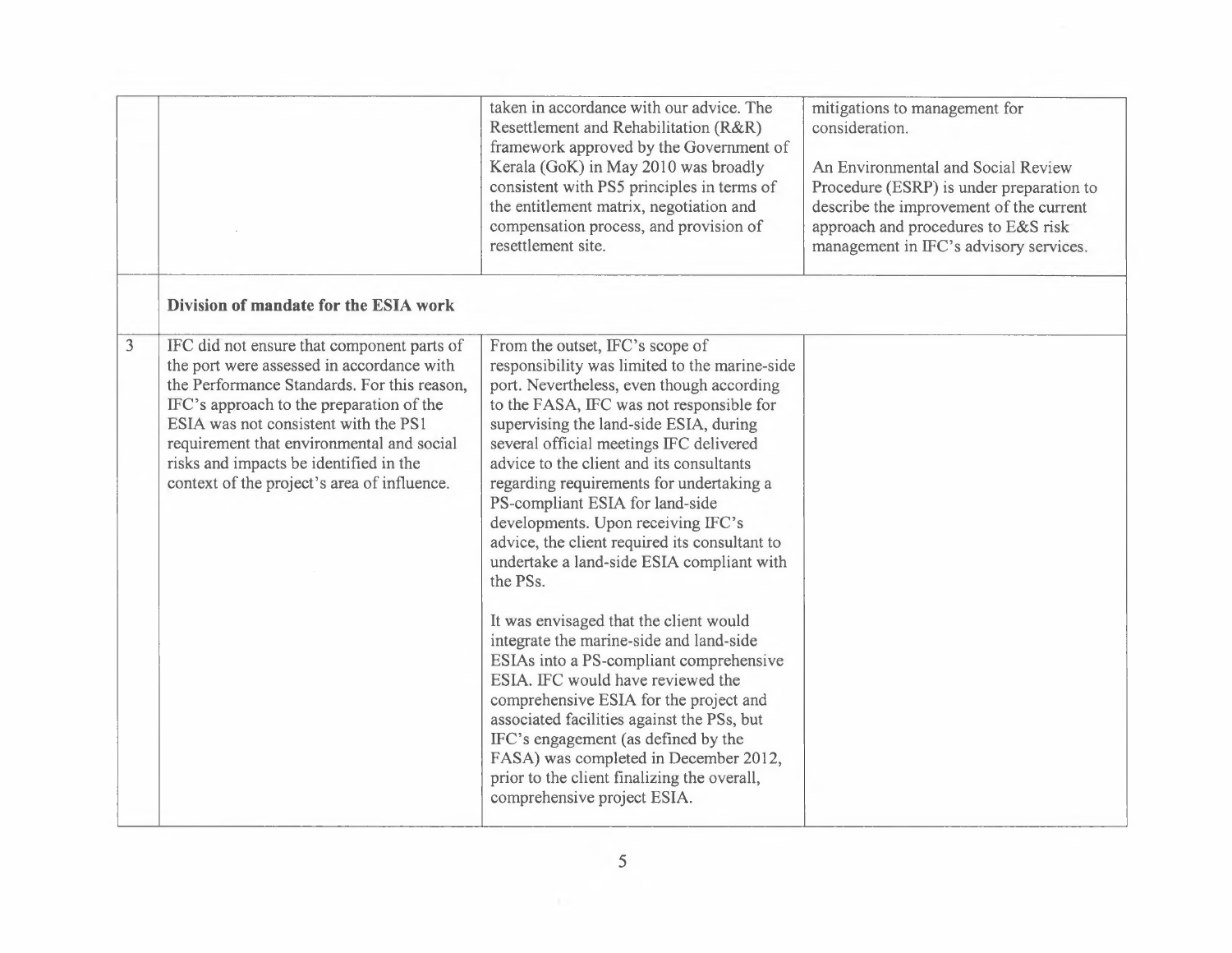| 4 | IFC did not have assurance that the ESIA<br>and EMP for the port project were PS<br>compliant.                                                                                                                                                                                                              | As described in greater detail in response #3<br>above, the overall comprehensive project<br>ESIA was intended to be comprised of the<br>marine-side ESIA (carried out under IFC's<br>supervision) and the land-side ESIA<br>(carried out under the client's supervision,<br>with PS-compliant advice from IFC). IFC's<br>engagement concluded prior to finalization<br>of the comprehensive ESIA. Therefore, we<br>were not able to review this final ESIA<br>against the PSs.<br>The EMP necessarily remained in draft as it<br>relied on future decisions by the<br>concessionaire. While it was not possible<br>for IFC to review the EMP, we provided<br>PS-compliance guidance for the EMP<br>within the ESIA, as further explained below<br>in response #7.<br>IFC's role in C3P projects is by definition<br>an advisory one. While IFC ensures today<br>that its advice is consistent with the PSs,<br>IFC is not in a position to ensure full<br>compliance with the PSs post cessation of<br>its involvement. |  |
|---|-------------------------------------------------------------------------------------------------------------------------------------------------------------------------------------------------------------------------------------------------------------------------------------------------------------|--------------------------------------------------------------------------------------------------------------------------------------------------------------------------------------------------------------------------------------------------------------------------------------------------------------------------------------------------------------------------------------------------------------------------------------------------------------------------------------------------------------------------------------------------------------------------------------------------------------------------------------------------------------------------------------------------------------------------------------------------------------------------------------------------------------------------------------------------------------------------------------------------------------------------------------------------------------------------------------------------------------------------|--|
|   | Preparation of the Port ESIA - Consultant Supervision                                                                                                                                                                                                                                                       |                                                                                                                                                                                                                                                                                                                                                                                                                                                                                                                                                                                                                                                                                                                                                                                                                                                                                                                                                                                                                          |  |
| 5 | IFC delivered an ESIA that was in some<br>respects consistent with the Performance<br>Standards. In particular, it set out useful<br>environmental baseline data and socio-<br>economic baseline data in relation to<br>fisheries and identified key impacts in<br>relation to fisheries-based livelihoods. | We appreciate CAO's recognition of the<br>useful environmental and socio-economic<br>information in the marine-side draft ESIA.                                                                                                                                                                                                                                                                                                                                                                                                                                                                                                                                                                                                                                                                                                                                                                                                                                                                                          |  |
|   |                                                                                                                                                                                                                                                                                                             | 6                                                                                                                                                                                                                                                                                                                                                                                                                                                                                                                                                                                                                                                                                                                                                                                                                                                                                                                                                                                                                        |  |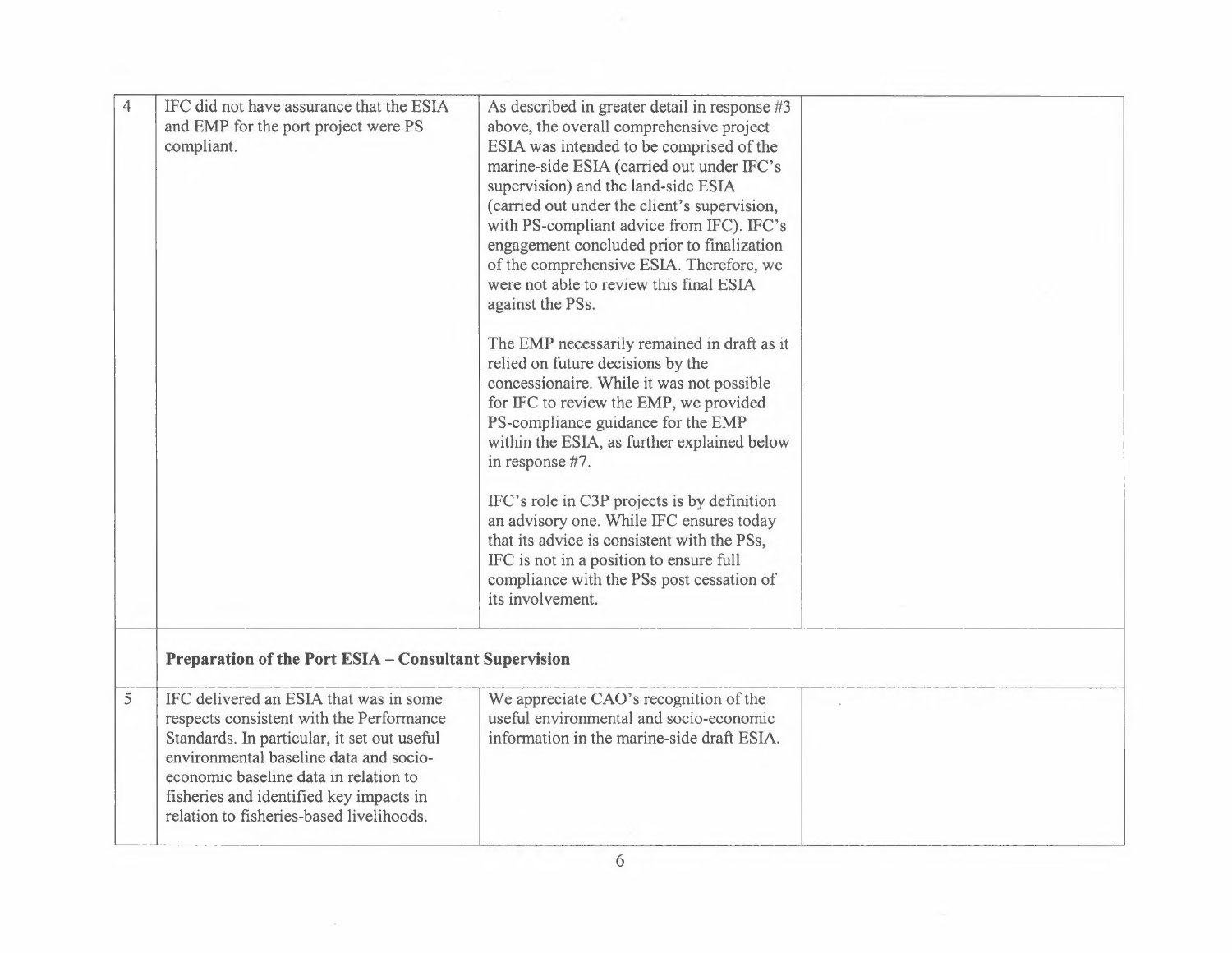| 6              | However, the Port ESIA which IFC<br>delivered to the client lacked essential<br>components of an ESIA as it did not:<br>· incorporate a detailed socio-economic<br>baseline for tourism-based livelihoods; or<br>· incorporate framework-level resettlement<br>action or livelihood restoration plans. | Within its scope on marine-side E&S<br>aspects, IFC did consider potential impacts<br>on tourism. Our reasoning and efforts in this<br>regard are described in greater detail below<br>in responses $#16-17$ regarding "Tourism"<br>Impacts."                                                                                                                                                                                                                                                                                                                                                                                                                       |  |
|----------------|--------------------------------------------------------------------------------------------------------------------------------------------------------------------------------------------------------------------------------------------------------------------------------------------------------|---------------------------------------------------------------------------------------------------------------------------------------------------------------------------------------------------------------------------------------------------------------------------------------------------------------------------------------------------------------------------------------------------------------------------------------------------------------------------------------------------------------------------------------------------------------------------------------------------------------------------------------------------------------------|--|
|                |                                                                                                                                                                                                                                                                                                        | With respect to resettlement and livelihood<br>restoration, IFC did identify land-related<br>risks and the applicability of PS5 to the<br>land-side aspects of the project.<br>Accordingly, and in line with IFC's role as<br>an advisor, we discussed with the client the<br>key risks and impacts from land-side<br>developments, associated facilities, and<br>cumulative impacts. We provided the client<br>with principles and a framework for further<br>impact assessment, mitigation, and<br>livelihood restoration in line with PS5, for<br>incorporation by them into the land-side<br>ESIA and the comprehensive project ESIA.                           |  |
| $\overline{7}$ | IFC did not oversee the preparation of an<br>EMP as contemplated at the time of project<br>approval.                                                                                                                                                                                                   | IFC's involvement focused on supervising<br>preparation of the marine-side draft ESIA.<br>At that point, the overall port master plan<br>remained in draft. The EMP was dependent<br>on the concessionaire's future decisions<br>related to construction and operation, and<br>EMP finalization needed to consider<br>cumulative impacts and impacts from<br>associated land-based facilities. Given the<br>project status and the fact that IFC was<br>drafting only the marine component of the<br>comprehensive ESIA, IFC was not in a<br>position to provide a full EMP. Therefore,<br>we incorporated guidance, in the ESIA, on<br>key principles for the EMP. |  |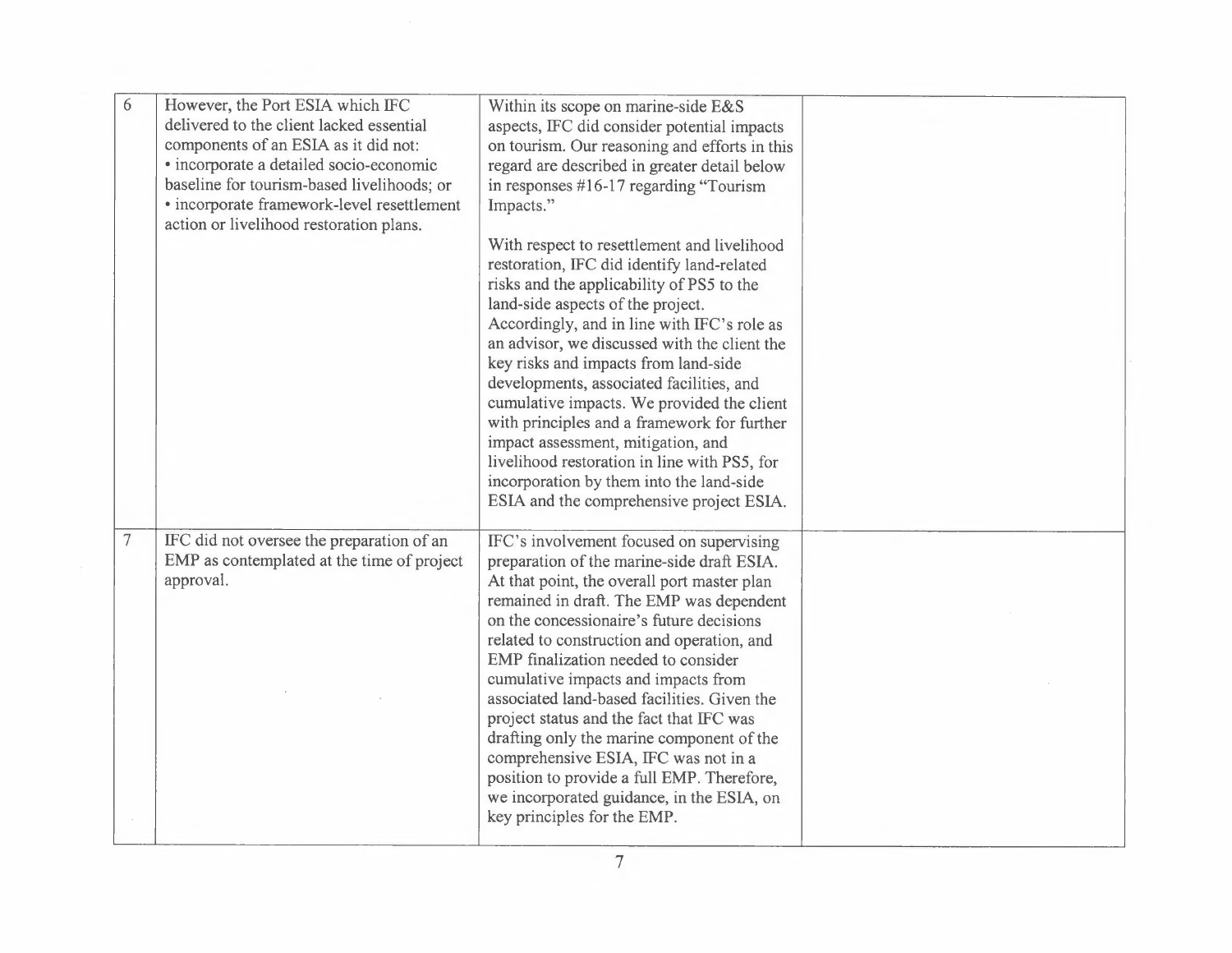| $8\,$ | The approach of limiting the scope of the<br>IFC's inputs to one part of the ESIA gave<br>rise to a situation where IFC was supporting<br>the preparation of a project that was not in<br>compliance with the Performance<br>Standards. | As discussed above, IFC was responsible<br>for the marine-side draft ESIA, and<br>provided advice to the client regarding the<br>land-side ESIA to ensure consistency with<br>the PSs for the entire development. The<br>intention was for the client to integrate the<br>two ESIAs into an overall, comprehensive<br>ESIA. IFC would have reviewed this<br>comprehensive ESIA against the PSs, had<br>our engagement not ended before the client<br>finalized the comprehensive ESIA.<br>Since the 2012 PS update, IFC has<br>committed to provide advice to its clients<br>consistent with the PSs. However, IFC's<br>role in providing advisory services differs<br>from its investment role, as IFC recognizes<br>that it can work with advisory clients to<br>achieve improvement in environmental and<br>social performance and help clients move<br>towards greater consistency with PSs, even<br>if clients are not able to meet their full<br>intent during the life of the advisory<br>activity. <sup>1</sup> In its role as advisor, IFC is not in<br>a position to ensure full compliance with the<br>PSs beyond the conclusion of our<br>involvement. |  |
|-------|-----------------------------------------------------------------------------------------------------------------------------------------------------------------------------------------------------------------------------------------|--------------------------------------------------------------------------------------------------------------------------------------------------------------------------------------------------------------------------------------------------------------------------------------------------------------------------------------------------------------------------------------------------------------------------------------------------------------------------------------------------------------------------------------------------------------------------------------------------------------------------------------------------------------------------------------------------------------------------------------------------------------------------------------------------------------------------------------------------------------------------------------------------------------------------------------------------------------------------------------------------------------------------------------------------------------------------------------------------------------------------------------------------------------------|--|
|       | <b>Consultation and Disclosure</b>                                                                                                                                                                                                      |                                                                                                                                                                                                                                                                                                                                                                                                                                                                                                                                                                                                                                                                                                                                                                                                                                                                                                                                                                                                                                                                                                                                                                    |  |
| 9     | IFC recognized the importance of<br>stakeholder engagement to the project and<br>gave early advice to its client on<br>consultation and disclosure that was<br>consistent with the Performance Standards.                               | We appreciate CAO's recognition of our<br>emphasis on the importance of stakeholder<br>engagement, and our advice consistent with<br>the PSs.                                                                                                                                                                                                                                                                                                                                                                                                                                                                                                                                                                                                                                                                                                                                                                                                                                                                                                                                                                                                                      |  |

<sup>1</sup> IFC Policy on Environmental and Social Sustainability, para 39.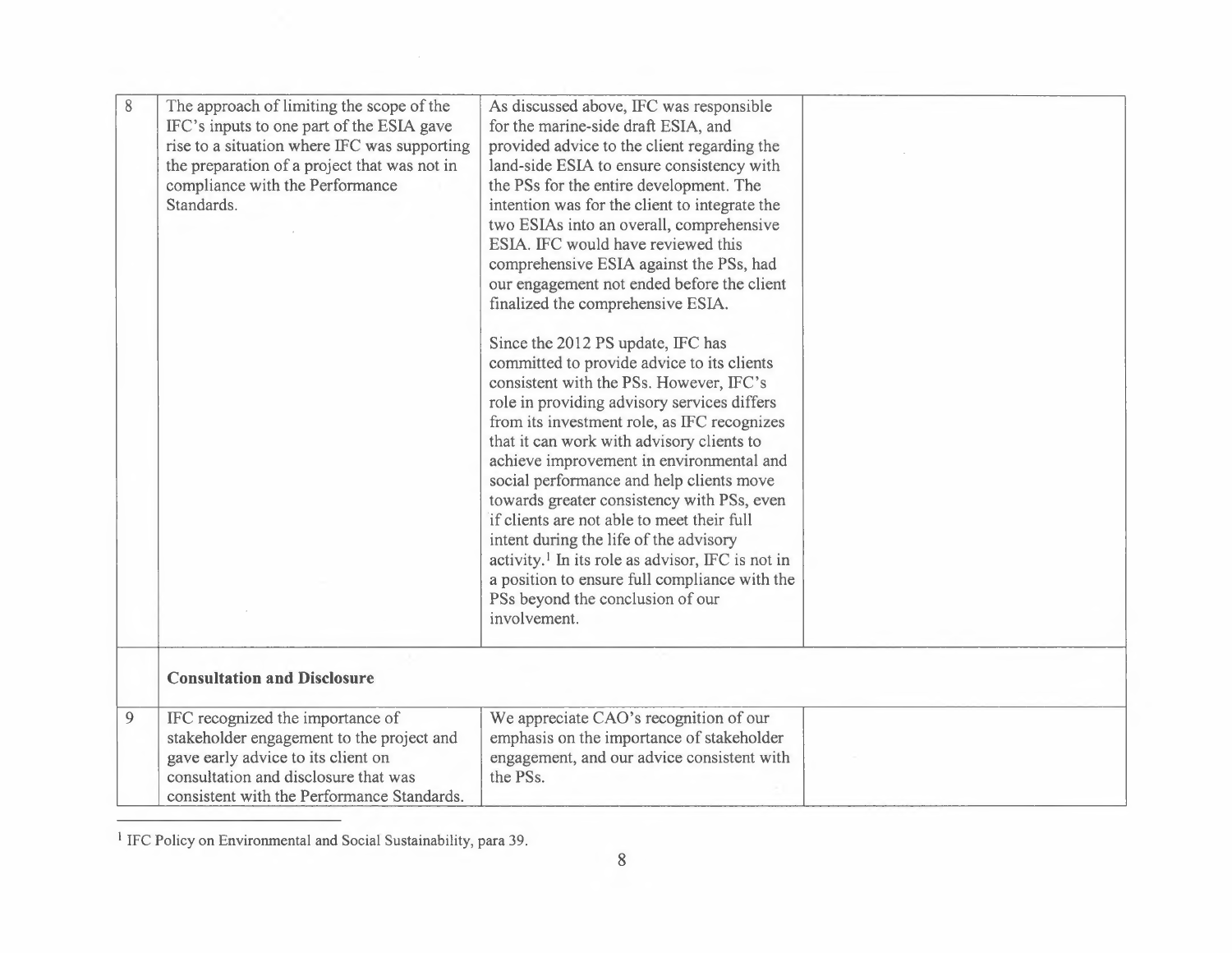| Consultation activities envisaged by IFC<br>10<br>when it embarked on preparation of the<br>ESIA were not completed during IFC's<br>involvement in the project. IFC did not<br>carry out public consultations in relation to<br>the Port ESIA and did not support the<br>public hearing convened by the Kerala State<br>Pollution Control Board in June 2013. | Under IFC's supervision, the marine-side<br>ESIA consultants carried out initial public<br>consultation. During the preparation phase,<br>this helped to identify project-affected<br>families and to inform development of<br>potential mitigation measures. For example,<br>this interaction helped the team understand<br>fishing activities, and consultation with the<br>fishing community led to identification of<br>an alternate fishing harbor as one of the<br>mitigation measures.<br>The June 2013 consultation was run by the<br>State Pollution Control Board, with the<br>Sponsor and/or their representatives<br>responding to questions. This is not a<br>process conducted by IFC.<br>The FASA expired in December 2012 and<br>IFC was no longer involved in the project<br>except for the purpose of completion of<br>drafting of the ESIA for the marine part of<br>the project, which was submitted in April<br>2013. Moreover, as we did not own the<br>project, we were not in a position to<br>disclose the marine-side draft ESIA or<br>undertake any project-related consultations.<br>Instead, during our advisory mandate and in<br>accordance with our role, we advised the<br>client to undertake stakeholder engagement<br>and to disclose project-related information,<br>consistently with PSs requirements,<br>following the Stakeholder Engagement Plan<br>prepared as part of the draft marine-side<br>ESIA supervised by IFC. | In 2013, IFC's E&S department issued<br>internal guidance clarifying IFC's role, and<br>the extent to which we should be involved<br>in stakeholder engagement activities. |
|---------------------------------------------------------------------------------------------------------------------------------------------------------------------------------------------------------------------------------------------------------------------------------------------------------------------------------------------------------------|--------------------------------------------------------------------------------------------------------------------------------------------------------------------------------------------------------------------------------------------------------------------------------------------------------------------------------------------------------------------------------------------------------------------------------------------------------------------------------------------------------------------------------------------------------------------------------------------------------------------------------------------------------------------------------------------------------------------------------------------------------------------------------------------------------------------------------------------------------------------------------------------------------------------------------------------------------------------------------------------------------------------------------------------------------------------------------------------------------------------------------------------------------------------------------------------------------------------------------------------------------------------------------------------------------------------------------------------------------------------------------------------------------------------------------------------------------------------|----------------------------------------------------------------------------------------------------------------------------------------------------------------------------|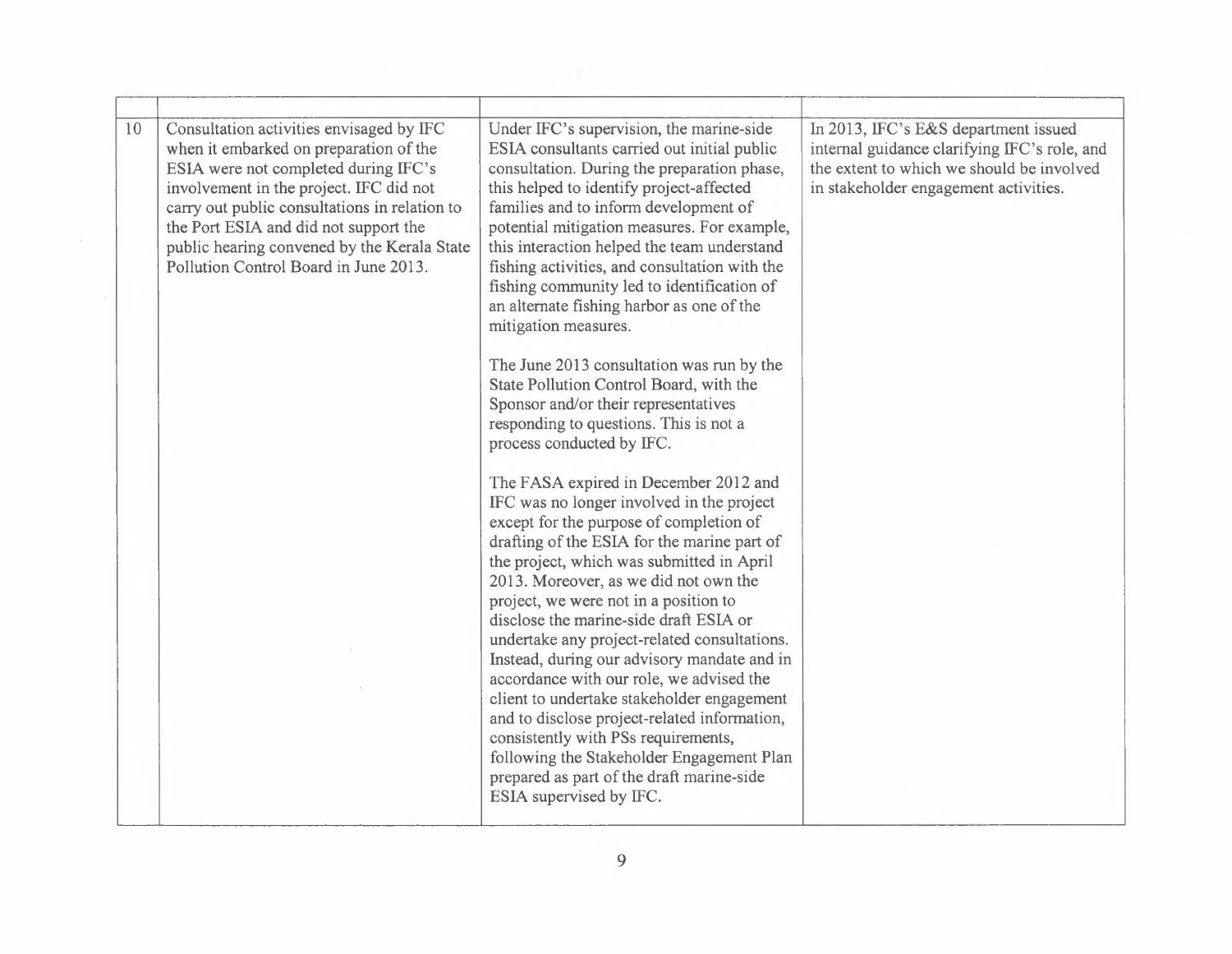|    |                                                                                                                                                                                                                                                                                                                              | Experience on this and other projects<br>demonstrated for IFC the importance of<br>ensuring responsibility for consultation and<br>disclosure remain with the client. As the<br>project owner, the client is ultimately<br>responsible and accountable across the full<br>life of the project. We have incorporated<br>these lessons into our advisory work, as<br>indicated in the next column.                                                                                                                                                                                                     |  |
|----|------------------------------------------------------------------------------------------------------------------------------------------------------------------------------------------------------------------------------------------------------------------------------------------------------------------------------|------------------------------------------------------------------------------------------------------------------------------------------------------------------------------------------------------------------------------------------------------------------------------------------------------------------------------------------------------------------------------------------------------------------------------------------------------------------------------------------------------------------------------------------------------------------------------------------------------|--|
| 11 | As a result, the Port ESIA that IFC<br>delivered to its client in April 2013 did not<br>reflect a process of informed consultation<br>and participation, or a process of disclosure<br>as required by PS1.                                                                                                                   | In an advisory role, IFC provided guidance<br>and information to the client regarding<br>consultation and disclosure consistent with<br>the PSs. During our involvement with the<br>marine-side draft ESIA, we oversaw<br>consultation efforts as part of the draft<br>ESIA, as described above. In our advisory<br>services projects, we are not in a position to<br>ensure full compliance with the PSs after<br>our involvement has concluded. Once our<br>involvement in this project was completed,<br>we were not in a position to undertake<br>further consultation or disclosure activities. |  |
|    | <b>Fisheries Impacts</b>                                                                                                                                                                                                                                                                                                     |                                                                                                                                                                                                                                                                                                                                                                                                                                                                                                                                                                                                      |  |
| 12 | During the scoping phase, and through<br>primary data collection, IFC and its<br>consultants worked consistently within the<br>framework of PS1 to establish a socio-<br>economic baseline to identify the social<br>impacts of the port on fishing communities<br>and to recognize the vulnerability of this<br>population. | IFC appreciates CAO's recognition of our<br>efforts with respect to identifying social<br>impacts on fishing communities.                                                                                                                                                                                                                                                                                                                                                                                                                                                                            |  |
| 13 | The Port ESIA recognizes that PS5<br>provisions on economic displacement are                                                                                                                                                                                                                                                 | We agree with CAO on the applicability of<br>PS5 provisions, as related to economic                                                                                                                                                                                                                                                                                                                                                                                                                                                                                                                  |  |

 $\sim$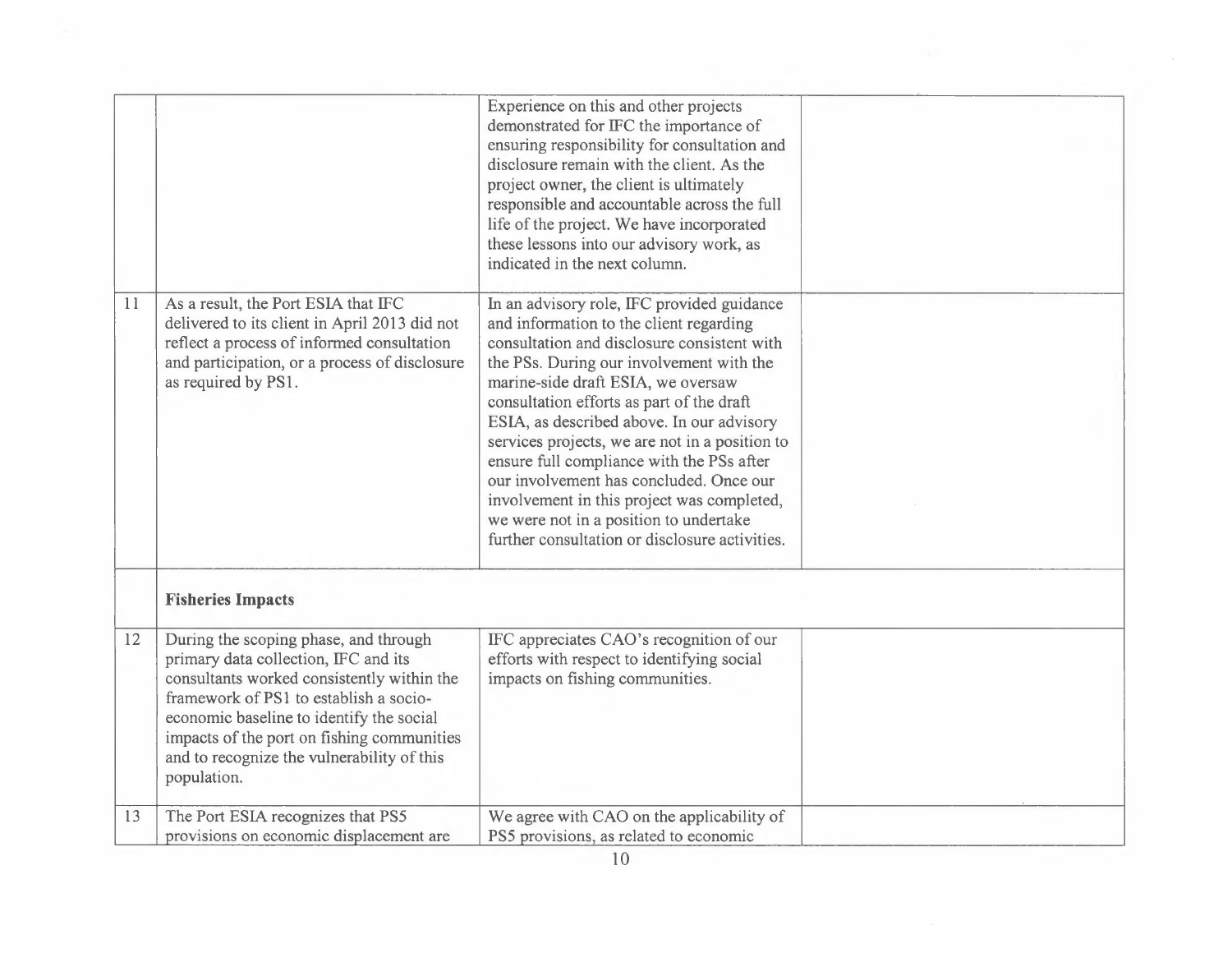|    | triggered by the project in relation to<br>fisheries-based livelihoods.                                                                                                                                                                                                                                                                                                                                                                                                                                                      | displacement, in the case of the affected<br>fishing communities.                                                                                                                                                                                                                                                                                                                                                                                                                                                                                                                                                                                                                                                                                                                                                                                                                                                                                                                                                                                                                                                                                                                                                                                                                                                                                                                                                                                            |                                                                                                                                                                                     |
|----|------------------------------------------------------------------------------------------------------------------------------------------------------------------------------------------------------------------------------------------------------------------------------------------------------------------------------------------------------------------------------------------------------------------------------------------------------------------------------------------------------------------------------|--------------------------------------------------------------------------------------------------------------------------------------------------------------------------------------------------------------------------------------------------------------------------------------------------------------------------------------------------------------------------------------------------------------------------------------------------------------------------------------------------------------------------------------------------------------------------------------------------------------------------------------------------------------------------------------------------------------------------------------------------------------------------------------------------------------------------------------------------------------------------------------------------------------------------------------------------------------------------------------------------------------------------------------------------------------------------------------------------------------------------------------------------------------------------------------------------------------------------------------------------------------------------------------------------------------------------------------------------------------------------------------------------------------------------------------------------------------|-------------------------------------------------------------------------------------------------------------------------------------------------------------------------------------|
| 14 | However, the ESIA presents only high-level<br>principles for livelihood restoration,<br>together with guidelines for preparing a<br>draft Livelihood Restoration Framework<br>(LRF). Given the stage of development of<br>the project at the time IFC conducted the<br>ESIA and the significance of the expected<br>impacts, CAO finds that the lack of detailed<br>mitigation and livelihood restoration<br>planning in relation to fisheries-related<br>impacts was not consistent with the<br>requirements of PS1 or PS5. | We disagree that the marine-side draft ESIA<br>presents only high-level principles and<br>guidance. The Livelihood Restoration<br>Framework (LRF) that was included in the<br>marine-side draft ESIA identified impacts,<br>eligible project-affected fishermen, and<br>compensation and mitigation measures<br>during construction and operational phase.<br>The LRF remained a draft in that it had to<br>be discussed and agreed with the affected<br>fishing community before finalization, in<br>addition to being refined based on the final<br>masterplan and by taking into account<br>cumulative impacts; but we believe it<br>provided a comprehensive framework,<br>sufficient for a draft marise-side ESIA.<br>The livelihood restoration plan (LRP) is, by<br>definition, a more detailed document.<br>Typically, the LRP provides family-level<br>entitlements (based on the LRF), as well as<br>agreements on entitlements and a detailed<br>implementation timeline for each affected<br>family. Considering the level of detail<br>required in an LRP, it generally falls outside<br>the marine-side draft ESIA scope and is<br>undertaken as a standalone exercise by a<br>team with expertise in social impact<br>assessment and livelihood development.<br>Given the timing of the project, and<br>information available at the stage of IFC's<br>involvement, we provided advice consistent<br>with PS requirements. The LRF could have | As indicated above, IFC has revised its<br>approach to engaging with clients on<br>ESIAs, and is more cognizant of the scope<br>of our involvement early in the project<br>process. |
|    |                                                                                                                                                                                                                                                                                                                                                                                                                                                                                                                              | been formally finalized only after                                                                                                                                                                                                                                                                                                                                                                                                                                                                                                                                                                                                                                                                                                                                                                                                                                                                                                                                                                                                                                                                                                                                                                                                                                                                                                                                                                                                                           |                                                                                                                                                                                     |

 $\sim 10^{-11}$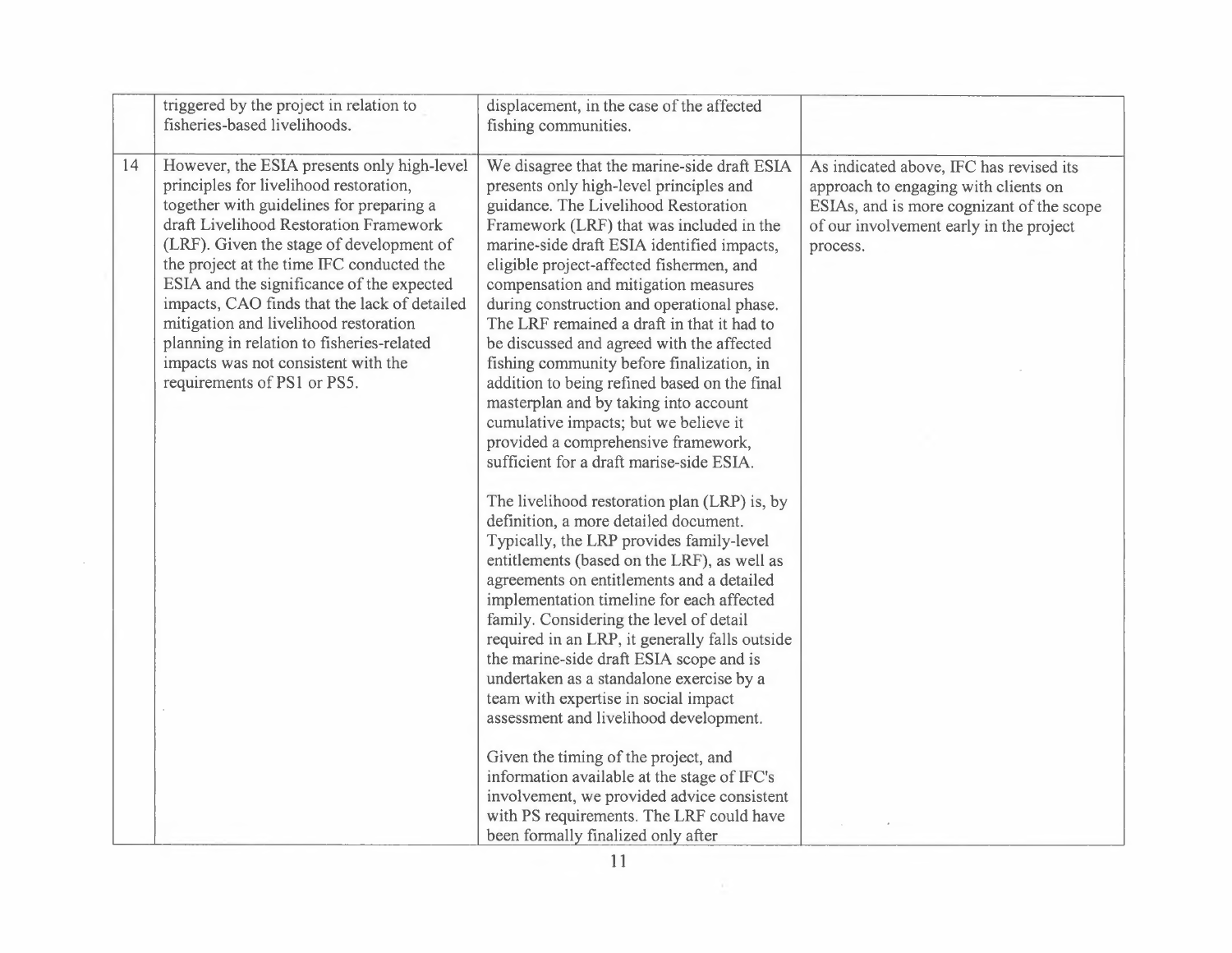|    |                                                                                                                                                                                                                                                                                                                                                                                                 | finalization of the master plan, project<br>design, and land-side development, as all of<br>these would potentially have impacts on<br>fisheries and fishing communities. Given<br>the available information and remaining<br>uncertainties in final technical designs and<br>transaction structure, the LRF and guidance<br>were consistent with IFC's established<br>approach in such situations.                                                                                                                                                                                                                                                            |  |
|----|-------------------------------------------------------------------------------------------------------------------------------------------------------------------------------------------------------------------------------------------------------------------------------------------------------------------------------------------------------------------------------------------------|----------------------------------------------------------------------------------------------------------------------------------------------------------------------------------------------------------------------------------------------------------------------------------------------------------------------------------------------------------------------------------------------------------------------------------------------------------------------------------------------------------------------------------------------------------------------------------------------------------------------------------------------------------------|--|
|    | <b>Tourism Impacts</b>                                                                                                                                                                                                                                                                                                                                                                          |                                                                                                                                                                                                                                                                                                                                                                                                                                                                                                                                                                                                                                                                |  |
| 15 | IFC did not ensure that the ESIA considered<br>risks and impacts on tourism based on<br>"recent social baseline data at an<br>appropriate level of detail" as required by<br><b>PS1.</b>                                                                                                                                                                                                        | Early in our engagement with the client, we<br>identified potential impacts on tourism<br>arising from the port development. Prior to<br>finalization of the draft ESIA and to<br>understand the impacts on tourism from<br>marine-side development, IFC's consultants<br>undertook 15 focus group discussions with<br>tourism and related activities. They also<br>sent a detailed questionnaire to resort<br>owners. Of the 31 resorts, only 9 responded.<br>However, we used the information gathered<br>from the questionnaires and the focus group<br>discussions to identify potential impacts,<br>which are described in the marine-side draft<br>ESIA. |  |
| 16 | IFC incorrectly concluded that project<br>impacts on tourism-related livelihoods fell<br>outside the scope of PS5. IFC's rationale for<br>this decision is not supported by the<br>language of PS5 or by IFC's own guidance<br>material. As a result, the ESIA did not<br>include an adequate assessment of potential<br>economic displacement of people with<br>tourism dependent livelihoods. | The impacts on tourism arose due to the<br>expected change in character of the area<br>following construction of the port. Loss of<br>land and property came from land<br>acquisition for port back-up facilities, which<br>did not fall within the scope of IFC's<br>supervision. Given that the draft ESIA was<br>for marine-side developments only, it<br>focused on tourism impacts emanating from                                                                                                                                                                                                                                                         |  |

 $\mathcal{L}$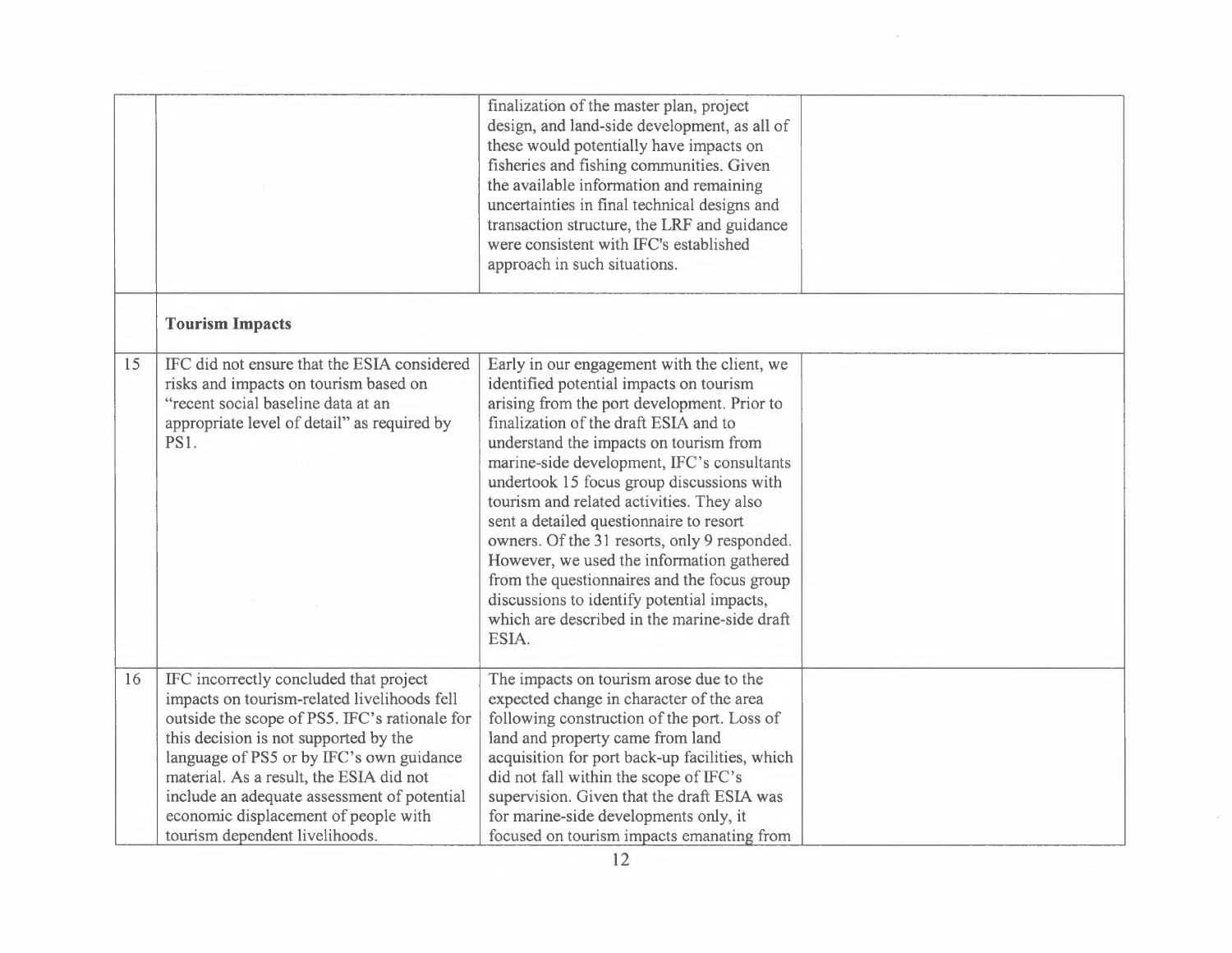|    |                                                                                                                                                                                                                                                                                                                                                                                                                                                                                  | marine-side development. The marine-side<br>development was proposed entirely on<br>reclaimed land, meaning that direct impacts<br>(e.g., acquisition of the tourism operators'<br>land or facility, etc.) were not expected.<br>Accordingly, IFC concluded that tourism-<br>related economic displacement from<br>marine-side development fell under PS1.<br>This is consistent with PS5 and its<br>accompanying guidance note.                                                                                                                                                                                                                                                                                                                                                                                                                                                                                                                                                                                                                                                                                            |  |
|----|----------------------------------------------------------------------------------------------------------------------------------------------------------------------------------------------------------------------------------------------------------------------------------------------------------------------------------------------------------------------------------------------------------------------------------------------------------------------------------|-----------------------------------------------------------------------------------------------------------------------------------------------------------------------------------------------------------------------------------------------------------------------------------------------------------------------------------------------------------------------------------------------------------------------------------------------------------------------------------------------------------------------------------------------------------------------------------------------------------------------------------------------------------------------------------------------------------------------------------------------------------------------------------------------------------------------------------------------------------------------------------------------------------------------------------------------------------------------------------------------------------------------------------------------------------------------------------------------------------------------------|--|
| 17 | Although IFC recommended that the client<br>complete a Tourism Impact Assessment,<br>CAO finds that this occurred too late in the<br>ESIA process. CAO also finds that a<br>direction included in the ESIA to assess<br>entitlements on the basis of the "legality" of<br>resorts gave rise to potential inconsistencies<br>with PS5 requirements that provide for<br>compensation of economically displaced<br>persons who are without legally-<br>recognizable claims to land. | IFC identified potential impacts on tourism<br>early in our engagement with the client. In<br>response, we oversaw consultant work to<br>gather additional information via<br>questionnaires to resort owners and through<br>focus group discussions specifically related<br>to tourism activities, as described in<br>response #15 above. Together these efforts<br>provided information about potential<br>impacts that were to be incorporated into<br>the client's land-side ESIA and the<br>comprehensive project ESIA. Given this<br>consideration of risks and impacts, we<br>recommended a further tourism impact<br>assessment after finalization of master plan<br>and completion of the land-side ESIA.<br>Although we determined that PS5 did not<br>apply to the marine side, we advised the<br>client that PS5 would apply to land<br>acquisition for port back-up facilities on the<br>land side and that PS5 principles should<br>inform the mitigation measures.<br>Understanding the legal status of resorts is<br>necessary to apply the PS5 principles to<br>resorts impacted from land acquisition for |  |
|    |                                                                                                                                                                                                                                                                                                                                                                                                                                                                                  | 13                                                                                                                                                                                                                                                                                                                                                                                                                                                                                                                                                                                                                                                                                                                                                                                                                                                                                                                                                                                                                                                                                                                          |  |

 $\sim$ 

 $\sim$